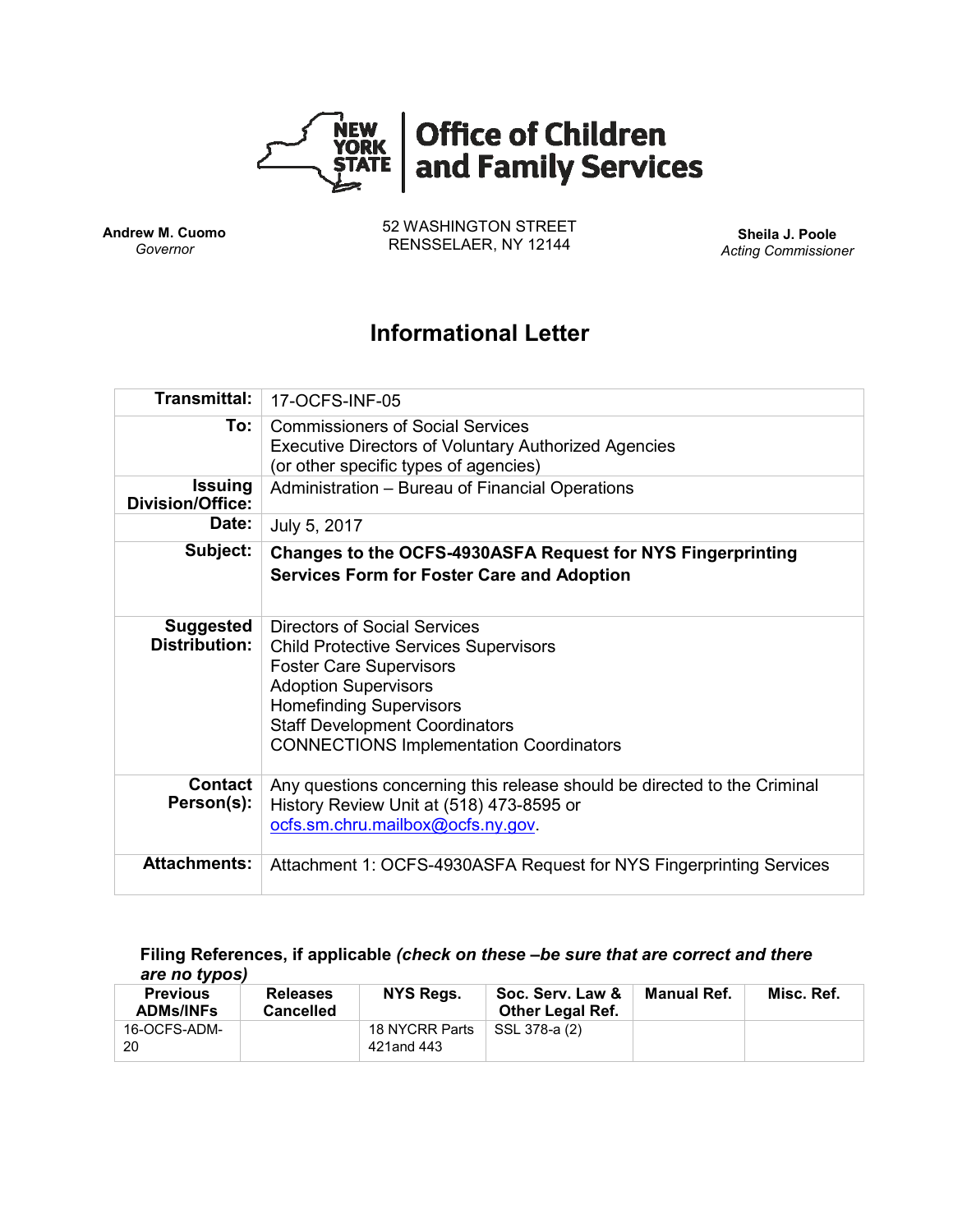#### **I. Purpose**

The purpose of this Informational Letter (INF) is to inform local departments of social services (LDSSs) and voluntary authorized agencies (VAs) of changes to the OCFS-4930ASFA *Request for NYS Fingerprinting Services* form. The form changes are necessary because the fingerprint vendor, IdentoGO, is updating its scheduling website to offer a more user friendly experience; and a service code will replace the current Originating Agency Identification Number (ORI) and job or license type combination that applicants have used when scheduling. The new service code must be used when scheduling an appointment to ensure that the foster care and adoption fingerprint applicants are scheduling for the correct program area. The new service code and form can be used immediately.

### **II. Background**

Since October 9, 2009, the New York State Division of Criminal Justice Services (DCJS) has contracted with MorphoTrust USA, which is also identified as IdentoGO, to provide electronic fingerprint processing services on a statewide basis for all individuals whose criminal history background must be checked. All foster and adoptive parent applicants, and all other household members over the age of 18 are directed to a contractor website to schedule an appointment for the purpose of taking fingerprints using a digitized method called Live Scan.

### **III. Program Implications**

The use of Live Scan technology has reduced the rejection rate of fingerprints and the need to recall applicants or other adult household members to retake fingerprints. This process has helped LDSSs and VAs receive the results sooner and for the LDSSs to claim federal funds for eligible foster homes in a timely manner.

LDSSs and VAs are reminded that federal Title IV-E funding is not available for an otherwise Title IV-E-eligible foster child unless and until the foster home is fully certified or fully approved. A foster home cannot be fully certified or fully approved until the criminal history background check has been completed.

The newly designed IdentoGO website will facilitate the on-line scheduling services. As a part of the new design, IdentoGO has established a service code that replaces the Office of Children and Family Services (OCFS) ORI and job or service type code information for which the applicant is having fingerprints taken. The service code for foster care or adoption applicants and for other adult household members is **1543Z1.** The new service code must be used when scheduling an appointment through the website or the call center. Otherwise, the fingerprint applicant will not be able to schedule an appointment and delays will occur in approving or certifying a home.